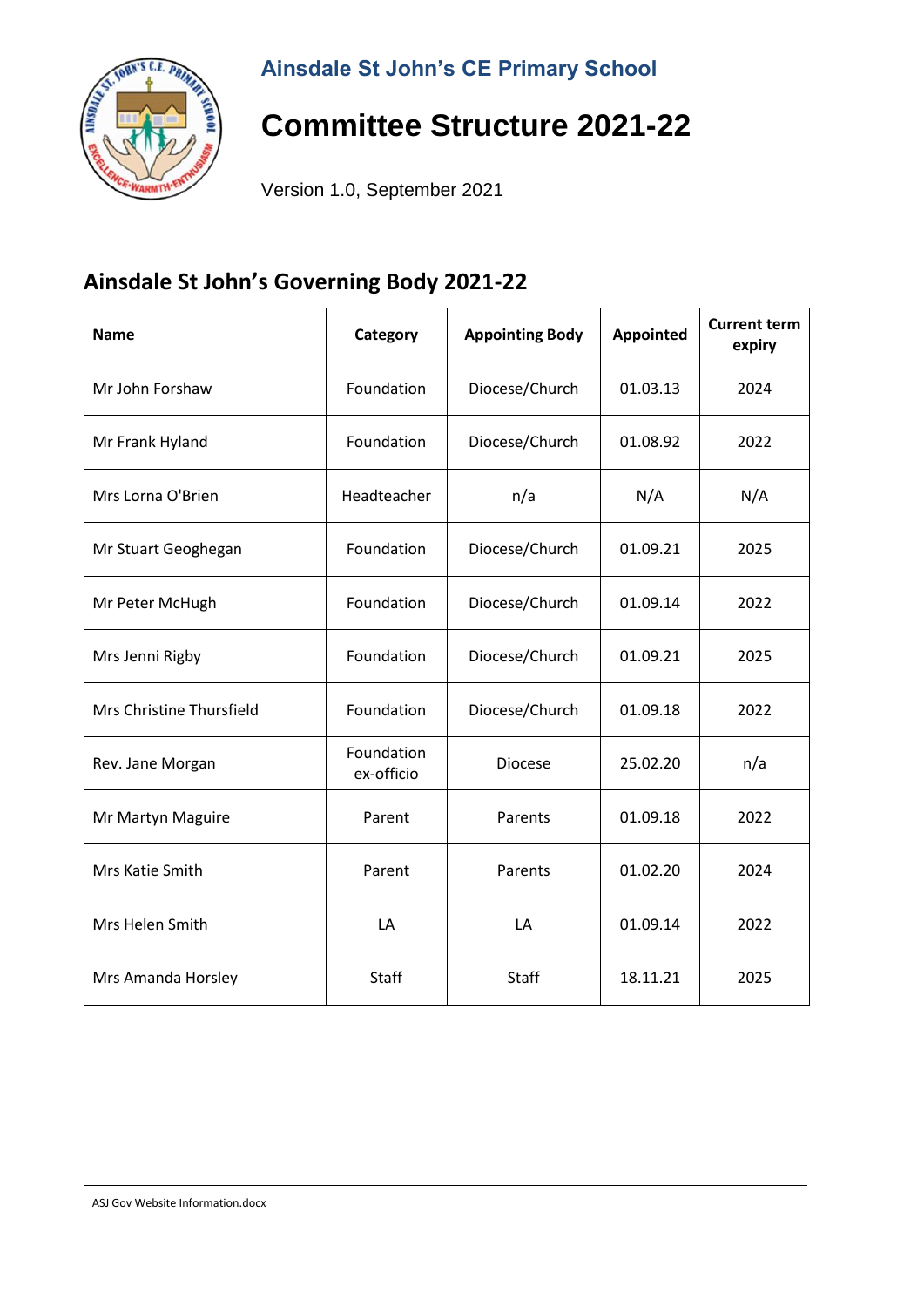### **Ainsdale St John's CE Primary School**



# **Committee Structure 2021-22**

Version 1.0, September 2021

### **Governing Body Committee Structure and Membership**

| <b>Committee</b>                            | <b>Members</b>                                                                                                                                                                                                                                       | Quorum<br>(external governors)                                   | <b>Frequency of</b><br>meetings                    |
|---------------------------------------------|------------------------------------------------------------------------------------------------------------------------------------------------------------------------------------------------------------------------------------------------------|------------------------------------------------------------------|----------------------------------------------------|
| Quality of Education &<br>Pupil Development | John Forshaw<br>Frank Highland<br>Lorna O'Brien<br>Jenni Rigby<br><b>Helen Smith</b><br><b>Christine Thursfield</b><br>Amanda Horsley                                                                                                                | 3                                                                | Termly                                             |
| Resources                                   | John Forshaw<br>Stuart Geoghegan<br><b>Martyn Maguire</b><br>Lorna O'Brien<br>Helen Smith<br>Kirsty Taylor (advisory)                                                                                                                                | 3                                                                | Termly                                             |
| <b>Pupil and Staff</b><br>Wellbeing         | Frank Highland<br>John Forshaw<br><b>Helen Smith</b><br>Katie Smith<br><b>Christine Thursfield</b><br>Lorna O'Brien (Advisory)<br>Amanda Horsley                                                                                                     | 3                                                                | Termly                                             |
| Church & Community<br>Partnerships          | Jane Morgan<br>John Forshaw<br><b>Christine Thursfield</b><br>Lorna O'Brien                                                                                                                                                                          | $\overline{3}$<br>(must include 1<br>Church and<br>1 School rep) | Termly                                             |
| Admissions                                  | John Forshaw<br>Frank Highland<br>Jane Morgan<br>Jenni Rigby<br>Lorna O'Brien (advisory)                                                                                                                                                             | 3                                                                | Annually<br>(and as required to<br>review appeals) |
| Headteacher's<br>Performance<br>Management  | John Forshaw<br>Frank Hyland<br><b>Christine Thursfield</b><br><b>External Advisor</b>                                                                                                                                                               | 3                                                                | Twice a year<br>(Autumn 1 and<br>Summer 2)         |
| Staff Hearings and/or<br>Appeals            | Katie Smith (if untainted)<br>Peter McHugh (if untainted)<br>+1 untainted Governor                                                                                                                                                                   | 3 untainted<br>governors                                         | As required                                        |
| <b>Pupil Discipline</b>                     | Constituted if required with three governors (not including Headteacher or Staff<br>Governor) not involved previously in any discussions or interview concerning the<br>matter in question or not known personally to the parents or pupils involved |                                                                  |                                                    |

ASJ Gov Website Information.docx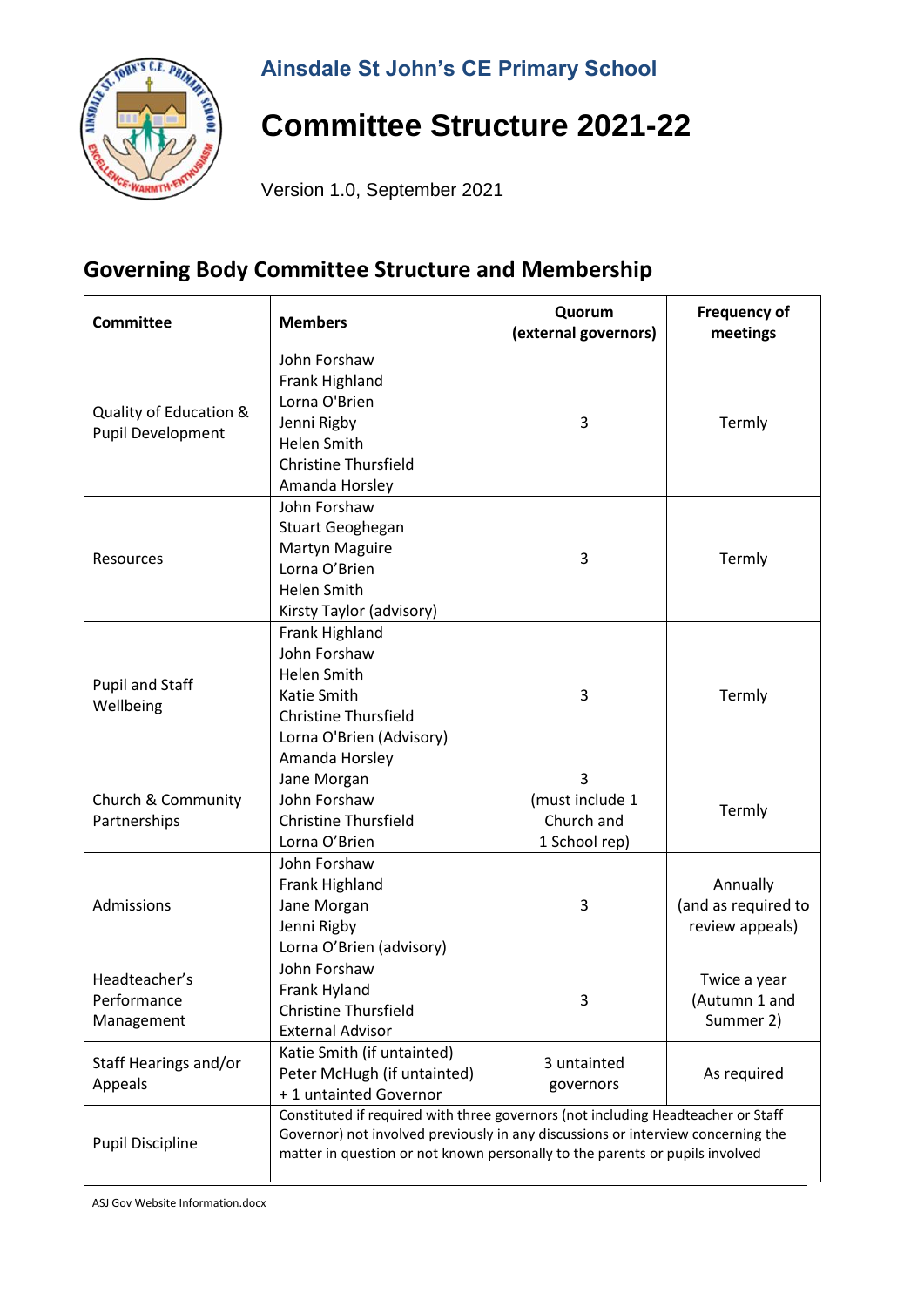

# **Committee Structure 2021-22**

Version 1.0, September 2021

#### **Subject Champions and Link Governors 2021-22**

| <b>Name</b>            | <b>Subject Champion of</b>                                                  | <b>Link Governor</b><br>(subject)  |
|------------------------|-----------------------------------------------------------------------------|------------------------------------|
| <b>Ella Giles</b>      | <b>EYFS (Includes Early Reading/</b><br>Maths)<br><b>Physical Education</b> | Jenni Rigby<br>Peter McHugh        |
| <b>Helen Banks</b>     | Art<br>Design Technology                                                    | Katie Smith                        |
| Hannah Hughes          | Geography<br>History                                                        | Martyn Maguire                     |
| Lisa Andrews           | Science                                                                     | Frank Hyland /<br>Stuart Geoghegan |
| Emma Johnston          | Music                                                                       | Jenni Rigby                        |
| <b>Helen Carpenter</b> | <b>MFL</b>                                                                  | Jenni Rigby                        |
| Amanda Horsley         | Computing<br><b>Mathematics</b>                                             | John Forshaw                       |
| Katie Houghton         | English                                                                     | <b>Helen Smith</b>                 |
| Louise Evans           | <b>PSHCE</b>                                                                | Jenni Rigby                        |
| Sarah Myers            | <b>LAC</b><br><b>SEND</b>                                                   | Martyn Maguire                     |
| Lorna O'Brien          | <b>RE</b><br>Worship                                                        | Rev Jane Morgan                    |

#### **Additional Link Governor roles 2021-22**

| Role                          | <b>Governor lead</b>        | <b>Staff lead</b>                                                       |
|-------------------------------|-----------------------------|-------------------------------------------------------------------------|
| Safeguarding                  | Helen Smith                 | Lorna O'Brien - Designated Lead<br>Sarah Myers - Deputy Designated Lead |
| Health & Safety               | Frank Hyland                | Lorna O'Brien                                                           |
| Data Protection Officer (DPO) | Peter McHugh                | Lorna O'Brien                                                           |
| Attendance                    | <b>Christine Thursfield</b> | Lorna O'Brien                                                           |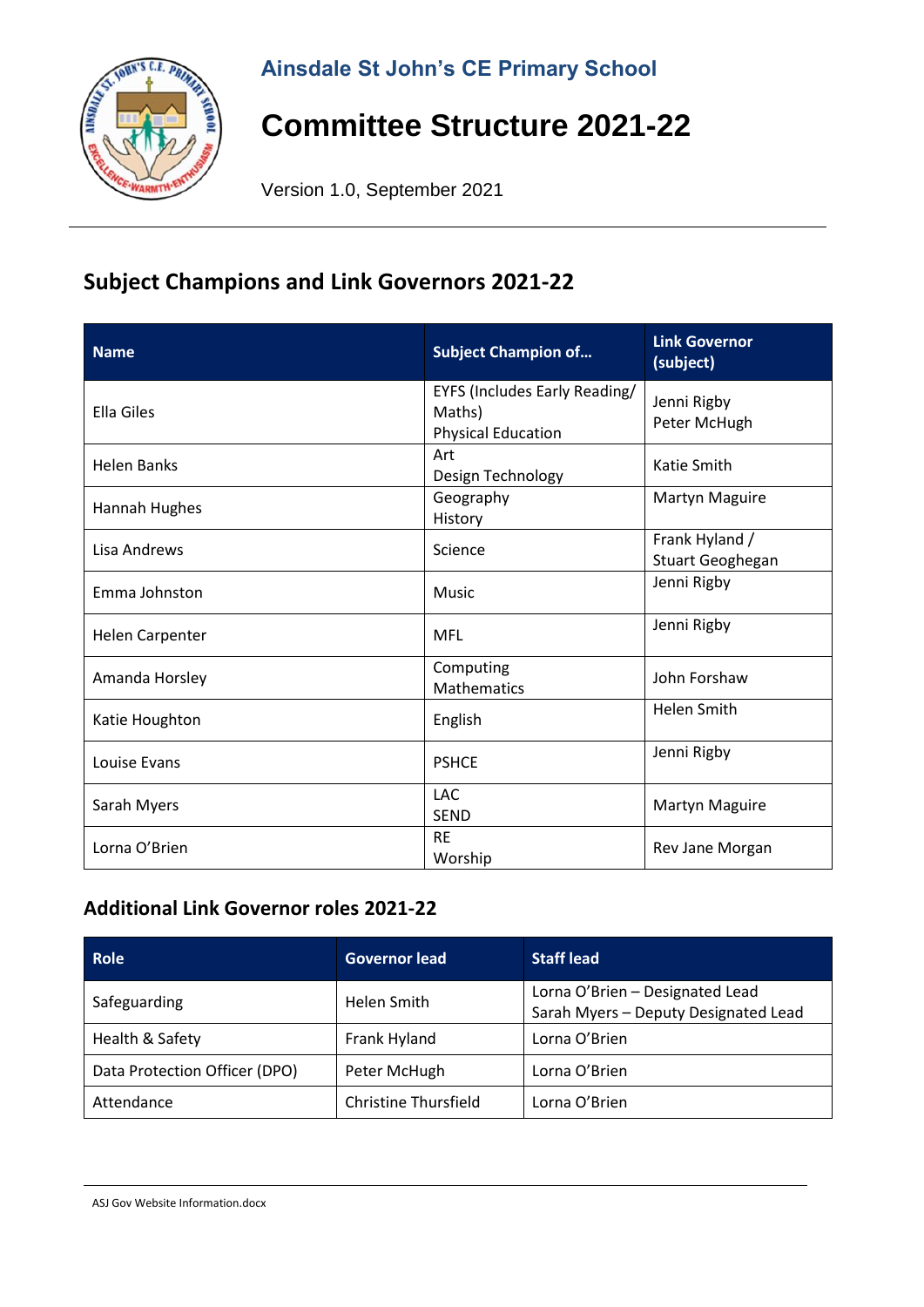### **Ainsdale St John's CE Primary School**



# **Committee Structure 2021-22**

Version 1.0, September 2021

## **Adopted Governors 2021-22**

| <b>Year Group</b> | <b>Name</b>            | <b>Adopted Governor</b>           |
|-------------------|------------------------|-----------------------------------|
| Reception         | Ella Giles             | Katie Smith                       |
| Year 1            | <b>Helen Banks</b>     | <b>Christine Thursfield</b>       |
| Year 2            | Hannah Hughes          | Peter McHugh                      |
| Year 3            | Lisa Andrews           | John Forshaw                      |
|                   | Emma Johnston          |                                   |
| Year 4            | <b>Helen Carpenter</b> | Martyn Maguire                    |
| Year 5            | Amanda Horsley         | <b>Helen Smith</b>                |
| Year 6            | Katie Houghton         | Jenni Rigby /<br>Stuart Geoghegan |